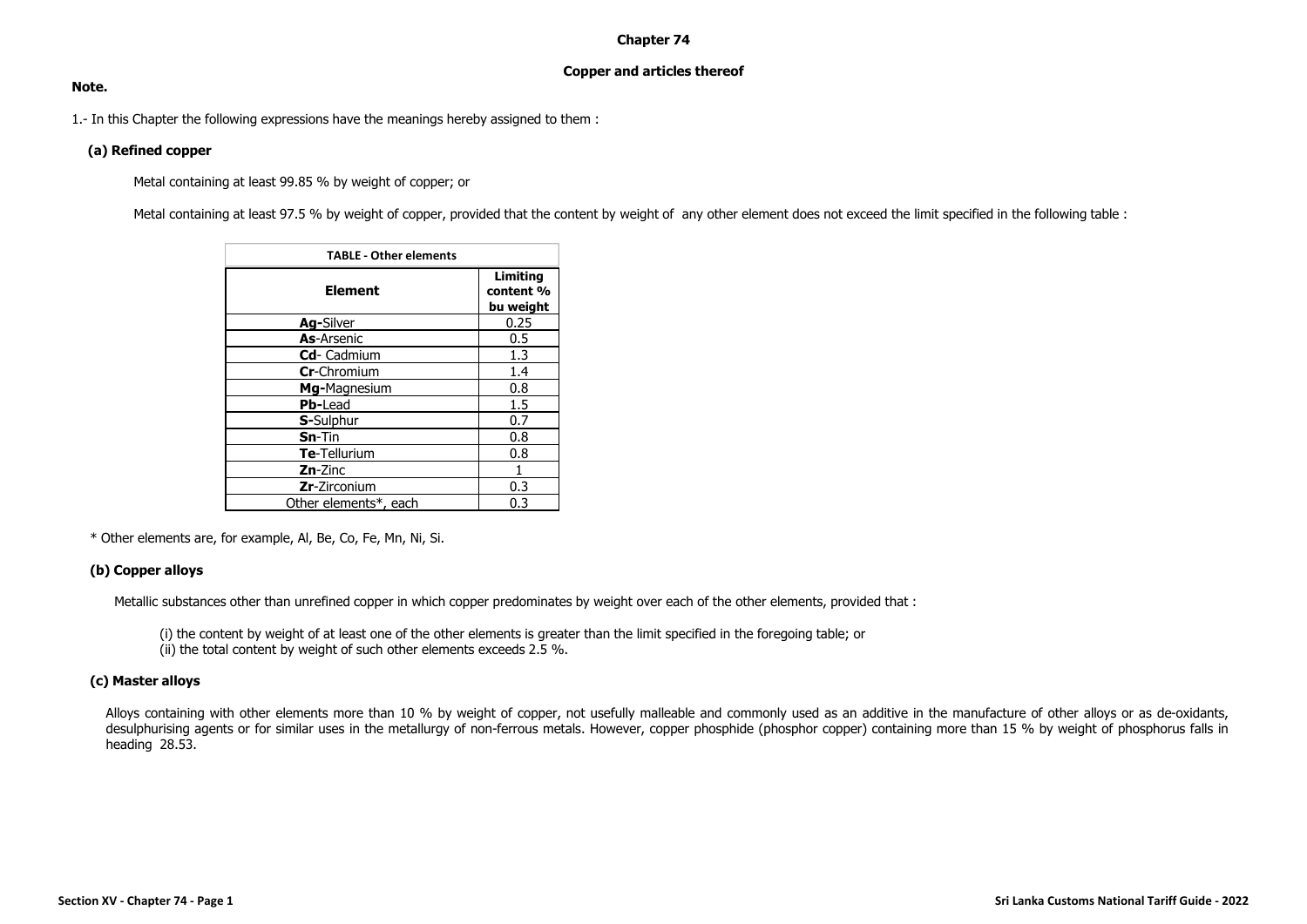## **(d) Bars and rods**

Rolled, extruded, drawn or forged products, not in coils, which have a uniform solid cross-section along their whole length in the shape of circles, ovals, rectangles (including squares), equilateral triangles or regular convex polygons (including "flattened circles" and "modified rectangles", of which two opposite sides are convex arcs, the other two sides being straight, of equal length and parallel). Products with a rectangular (including square), triangular or polygonal cross-section may have corners rounded along their whole length. The thickness of such products which have a rectangular (including "modified rectangular") cross-section exceeds one-tenth of the width.

The expression also covers cast or sintered products, of the same forms and dimensions, which have been subsequently worked after production (otherwise than by simple trimming or descaling), provided that they have not thereby assumed the character of articles or products of other headings.

Wire-bars and billets with their ends tapered or otherwise worked simply to facilitate their entry into machines for converting them into, for example, drawing stock (wire-rod) or tubes, are however to be taken to be unwrought copper of heading 74.03.

## **(e) Profiles**

Rolled, extruded, drawn, forged or formed products, coiled or not, of a uniform cross-section along their whole length, which do not conform to any of the definitions of bars, rods, wire, plates, sheets, strip, foil, tubes or pipes. The expression also covers cast or sintered products, of the same forms, which have been subsequently worked after production (otherwise than by simple trimming or de-scaling), provided that they have not thereby assumed the character of articles or products of other headings.

# **(f) Wire**

Rolled, extruded or drawn products, in coils, which have a uniform solid cross-section along their whole length in the shape of circles, ovals, rectangles (including squares), equilateral triangles or regular convex polygons (including "flattened circles" and "modified rectangles", of which two opposite sides are convex arcs, the other two sides being straight, of equal length and parallel). Products with a rectangular (including square), triangular or polygonal cross-section may have corners rounded along their whole length. The thickness of such products which have a rectangular (including "modified rectangular") cross-section exceeds one-tenth of the width.

## **(g) Plates, sheets, strip and foil**

Flat-surfaced products (other than the unwrought products of heading 74.03), coiled or not, of solid rectangular (other than square) cross-section with or without rounded corners (including "modified rectangles" of which two opposite sides are convex arcs, the other two sides being straight, of equal length and parallel) of a uniform thickness, which are :

- of rectangular (including square) shape with a thickness not exceeding one-tenth of the width,
- of a shape other than rectangular or square, of any size, provided that they do not assume the character of articles or products of other headings.

Headings 74.09 and 74.10 apply, inter alia, to plates, sheets, strip and foil with patterns (for example, grooves, ribs, chequers, tears, buttons, lozenges) and to such products which have been perforated, corrugated, polished or coated, provided that they do not thereby assume the character of articles or products of other headings.

## **(h) Tubes and pipes**

Hollow products, coiled or not, which have a uniform cross-section with only one enclosed void along their whole length in the shape of circles, ovals, rectangles (including squares), equilateral triangles or regular convex polygons, and which have a uniform wall thickness. Products with a rectangular (including square), equilateral triangular or regular convex polygonal cross-section, which may have corners rounded along their whole length, are also to be taken to be tubes and pipes provided the inner and outer cross-sections are concentric and have the same form and orientation. Tubes and pipes of the foregoing cross-sections may be polished, coated, bent, threaded, drilled, waisted, expanded, cone-shaped or fitted with flanges, collars or rings.

#### **Subheading Note.**

1. In this Chapter the following expressions have the meanings hereby assigned to them :

## **(a) Copper-zinc base alloys (brasses)**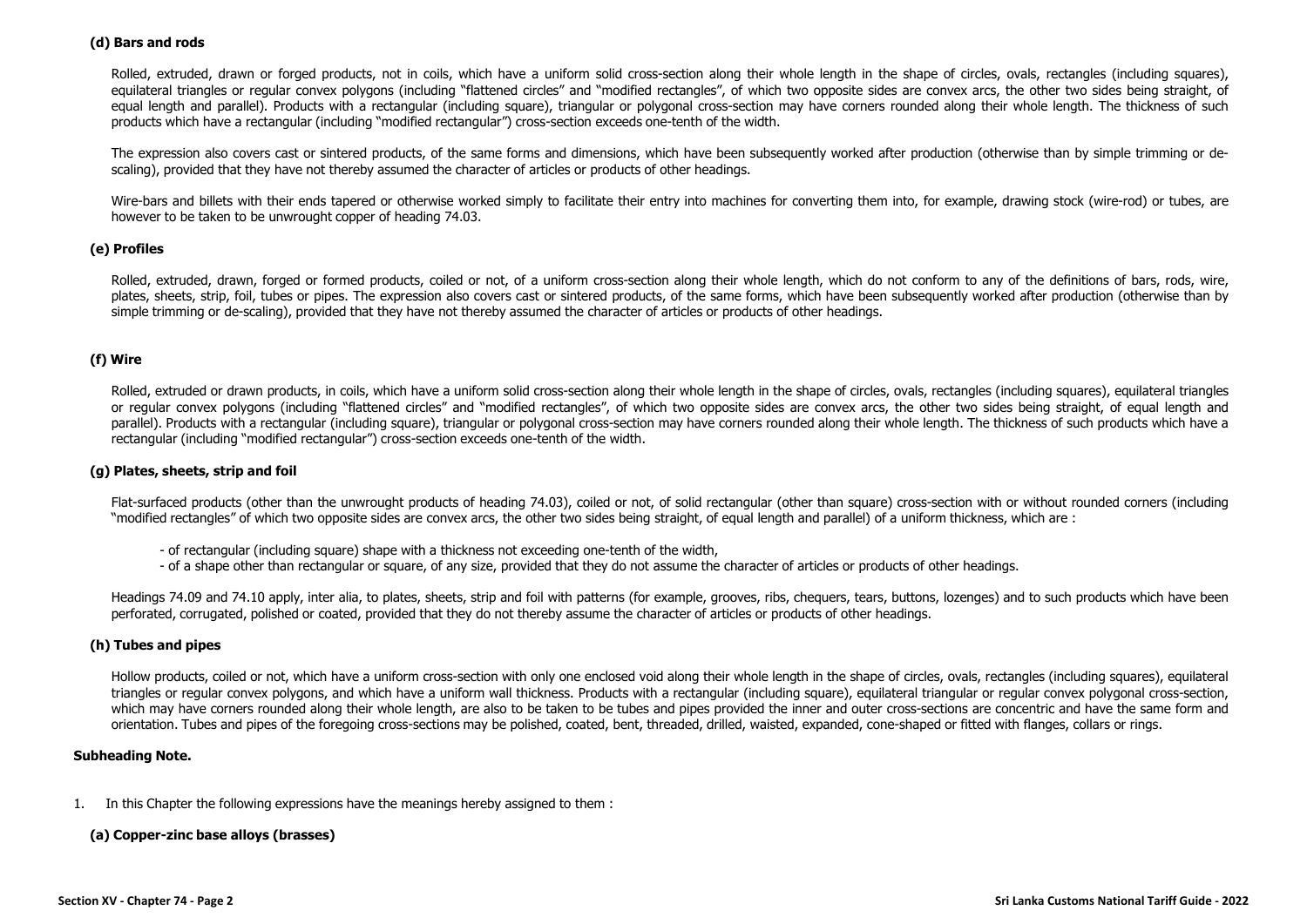Alloys of copper and zinc, with or without other elements. When other elements are present :

- zinc predominates by weight over each of such other elements;
- any nickel content by weight is less than 5 % (see copper-nickel-zinc alloys (nickel silvers)); and
- any tin content by weight is less than 3 % (see copper-tin alloys (bronzes)).

## **(b) Copper-tin base alloys (bronzes)**

Alloys of copper and tin, with or without other elements. When other elements are present, tin predominates by weight over each of such other elements, except that when the tin content is 3 % or more the zinc content by weight may exceed that of tin but must be less than 10 %.

## **(c) Copper-nickel-zinc base alloys (nickel silvers)**

Alloys of copper, nickel and zinc, with or without other elements. The nickel content is 5 % or more by weight (see copper-zinc alloys (brasses)).

## **(d) Copper-nickel base alloys**

Alloys of copper and nickel, with or without other elements but in any case containing by weight not more than 1 % of zinc. When other elements are present, nickel predominates by weight over each of such other elements.

|               |                |                                                                    |             | ICL/        | <b>Preferential Duty</b> |     |           |           |        |             |           |           |           |           |             | <b>Gen</b> |            |             | <b>Excise</b> | $S_{C}$ |
|---------------|----------------|--------------------------------------------------------------------|-------------|-------------|--------------------------|-----|-----------|-----------|--------|-------------|-----------|-----------|-----------|-----------|-------------|------------|------------|-------------|---------------|---------|
| <b>HS Hdg</b> | <b>HS Code</b> | <b>Description</b>                                                 | <b>Unit</b> | <b>SLSI</b> | <b>AP</b>                | AD. | <b>BN</b> | <b>GT</b> | IN     | <b>PK</b>   | <b>SA</b> | <b>SF</b> | <b>SD</b> | <b>SG</b> | <b>Duty</b> | <b>VAT</b> | <b>PAL</b> | <b>Cess</b> | (S.P.D)       | L.      |
|               |                |                                                                    |             |             |                          |     |           |           |        |             |           |           |           |           |             |            |            |             |               |         |
| 74.01         | 7401.00.00     | <b>Copper mattes; cement copper</b><br>(precipitated copper).      | kg          |             |                          |     |           |           |        | Free Free   |           | Free      | Free      | Free      | Free        | 8%         | 10%        |             |               |         |
|               |                |                                                                    |             |             |                          |     |           |           |        |             |           |           |           |           |             |            |            |             |               |         |
| 74.02         | 7402.00.00     | Unrefined copper; copper anodes for<br>electropytic refining.      | kg          |             |                          |     |           |           |        | Free   Free |           | Free      | Free      | Free      | Free        | 8%         | Ex         |             |               |         |
|               |                |                                                                    |             |             |                          |     |           |           |        |             |           |           |           |           |             |            |            |             |               |         |
| 74.03         |                | Refined copper and copper alloys,<br>unwrought.                    |             |             |                          |     |           |           |        |             |           |           |           |           |             |            |            |             |               |         |
|               |                | Refined copper:                                                    |             |             |                          |     |           |           |        |             |           |           |           |           |             |            |            |             |               |         |
|               | 7403.11.00     | Cathodes and sections of cathodes                                  | kq          |             |                          |     |           |           | Free   | Free        |           | Free      | Free      | Free      | Free        | 8%         | 10%        |             |               |         |
|               | 7403.12.00     | Wire-bars                                                          | kq          |             |                          |     |           |           | Free   | Free        |           | Free      | Free      | Free      | Free        | 8%         | Ex         |             |               |         |
|               | 7403.13.00     | <b>Billets</b>                                                     | ka          |             |                          |     |           |           | Free   | Free        |           | Free      | Free      | Free      | Free        | 8%         | 10%        |             |               |         |
|               | 7403.19.00     | Other                                                              | ka          |             |                          |     |           |           | Free   | Free        |           | Free      | Free      | Free      | Free        | 8%         | 10%        |             |               |         |
|               |                | Copper alloys:                                                     |             |             |                          |     |           |           |        |             |           |           |           |           |             |            |            |             |               |         |
|               | 7403.21.00     | Copper-zinc base alloys (brass)                                    | kq          |             |                          |     |           |           | Free   | Free        |           | Free      | Free      | Free      | Free        | 8%         | 10%        |             |               |         |
|               | 7403.22.00     | Copper-tin base alloys (bronze)                                    | kq          |             |                          |     |           |           | Free   | Free        |           | Free      | Free      | Free      | Free        | 8%         | 10%        |             |               |         |
|               | 7403.29.00     | Other copper alloys (other than master<br>alloys of heading 74.05) | kg          |             |                          |     |           |           | Free I | Free        |           | Free      | Free      | Free      | Free        | 8%         | 10%        |             |               |         |
|               |                |                                                                    |             |             |                          |     |           |           |        |             |           |           |           |           |             |            |            |             |               |         |
| 74.04         | 7404.00.00     | Copper waste and scrap.                                            | ka          |             |                          |     |           |           |        | Free   Free |           | Free      | Free      | Free      | Free        | 8%         | Ex         |             |               |         |
|               |                |                                                                    |             |             |                          |     |           |           |        |             |           |           |           |           |             |            |            |             |               |         |
| 74.05         | 7405.00.00     | <b>Master alloys of copper.</b>                                    | kg          |             |                          |     |           |           |        | Free   Free |           | Free      | Free      | Free      | Free        | 8%         | 10%        |             |               |         |
|               |                |                                                                    |             |             |                          |     |           |           |        |             |           |           |           |           |             |            |            |             |               |         |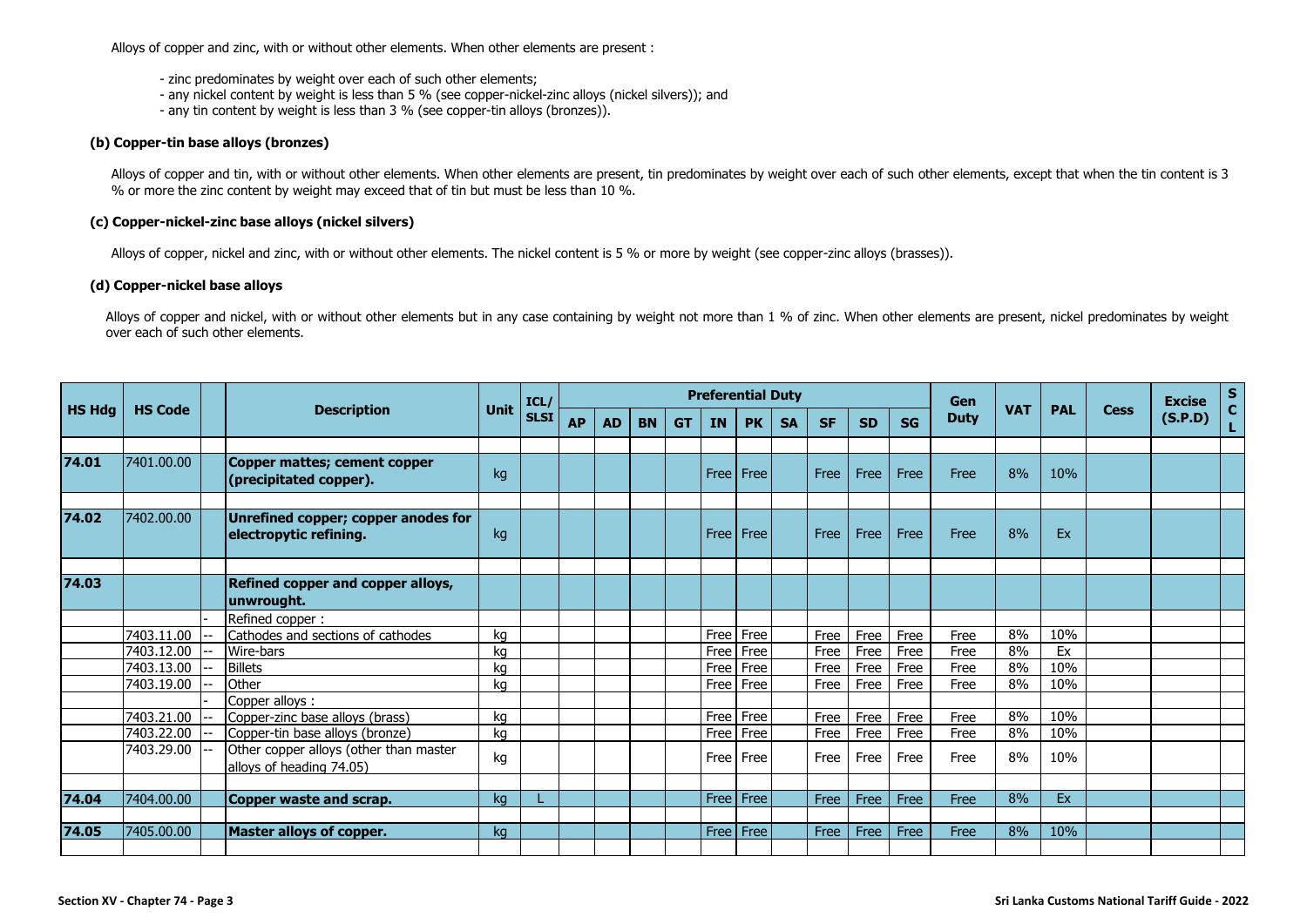|               |                |                                                                       |             | ICL/        | <b>Preferential Duty</b> |     |           |           |           |             |           |           |           |           |             |            |            | <b>Cess</b> | <b>Excise</b> | ${\sf s}$          |
|---------------|----------------|-----------------------------------------------------------------------|-------------|-------------|--------------------------|-----|-----------|-----------|-----------|-------------|-----------|-----------|-----------|-----------|-------------|------------|------------|-------------|---------------|--------------------|
| <b>HS Hdg</b> | <b>HS Code</b> | <b>Description</b>                                                    | <b>Unit</b> | <b>SLSI</b> | <b>AP</b>                | AD. | <b>BN</b> | <b>GT</b> | <b>IN</b> | <b>PK</b>   | <b>SA</b> | <b>SF</b> | <b>SD</b> | <b>SG</b> | <b>Duty</b> | <b>VAT</b> | <b>PAL</b> |             | (S.P.D)       | $\mathbf{C}$<br>L. |
|               |                |                                                                       |             |             |                          |     |           |           |           |             |           |           |           |           |             |            |            |             |               |                    |
| 74.06         |                | Copper powders and flakes.                                            |             |             |                          |     |           |           |           |             |           |           |           |           |             |            |            |             |               |                    |
|               |                |                                                                       |             |             |                          |     |           |           |           |             |           |           |           |           |             |            |            |             |               |                    |
|               | 7406.10.00     | Powders of non-lamellar structure                                     | ka          |             |                          |     |           |           | Free      | Free        |           | Free      | Free      | Free      | Free        | 8%         | 10%        |             |               |                    |
|               | 7406.20.00     | Powders of lamellar structure; flakes                                 | kg          |             |                          |     |           |           | Free      | Free        |           | Free      | Free      | Free      | Free        | 8%         | 10%        |             |               |                    |
|               |                |                                                                       |             |             |                          |     |           |           |           |             |           |           |           |           |             |            |            |             |               |                    |
| 74.07         |                | Copper bars, rods and profiles.                                       |             |             |                          |     |           |           |           |             |           |           |           |           |             |            |            |             |               |                    |
|               | 7407.10.00     | Of refined copper                                                     | kg          |             |                          |     |           |           |           | Free l Free |           | Free      | Free      | Free      | Free        | 8%         | 10%        |             |               |                    |
|               |                | Of copper alloys :                                                    |             |             |                          |     |           |           |           |             |           |           |           |           |             |            |            |             |               |                    |
|               | 7407.21.00     | Of copper-zinc base alloys (brass)                                    | kg          |             |                          |     |           |           | Free      | Free        |           | Free      | Free      | Free      | Free        | 8%         | 10%        |             |               |                    |
|               | 7407.29.00     | Other                                                                 | kg          |             |                          |     |           |           | Free      | Free        |           | Free      | Free      | Free      | Free        | 8%         | 10%        |             |               |                    |
| 74.08         |                | <b>Copper wire.</b>                                                   |             |             |                          |     |           |           |           |             |           |           |           |           |             |            |            |             |               |                    |
|               |                | Of refined copper :                                                   |             |             |                          |     |           |           |           |             |           |           |           |           |             |            |            |             |               |                    |
|               | 7408.11.00     | Of which the maximum cross-sectional                                  |             |             |                          |     |           |           |           |             |           |           |           |           |             |            |            |             |               |                    |
|               |                | dimension exceeds 6 mm                                                | kg          |             | Free                     |     |           |           |           | Free   Free |           | Free      | Free      | Free      | Free        | 8%         | 10%        |             |               |                    |
|               |                | Conductors for insulated cables and                                   |             |             |                          |     |           |           |           |             |           |           |           |           |             |            |            |             |               |                    |
|               |                | codes                                                                 |             | S           |                          |     |           |           |           |             |           |           |           |           |             |            |            |             |               |                    |
|               | 7408.19.00     | Other                                                                 |             |             |                          |     |           |           |           |             |           |           |           |           |             |            |            |             |               |                    |
|               |                | Conductors for insulated cables and                                   | kg          | S           |                          |     |           |           |           |             |           |           |           |           | 15%         | 8%         | 10%        | 15%         |               |                    |
|               |                | codes                                                                 |             |             |                          |     |           |           |           |             |           |           |           |           |             |            |            |             |               |                    |
|               |                | Of copper alloys :                                                    |             |             |                          |     |           |           |           |             |           |           |           |           |             |            |            |             |               |                    |
|               | 7408.21.00     | Of copper-zinc base alloys (brass)                                    | kg          |             |                          |     |           |           | Free      | Free        |           | Free      | Free      | Free      | Free        | 8%         | 10%        |             |               |                    |
|               | 7408.22.00     | Of copper-nickel base alloys (cupro-nickel)                           |             |             |                          |     |           |           |           |             |           |           |           |           |             |            |            |             |               |                    |
|               |                | or copper-nickel-zinc base alloys (nickel                             | kg          |             |                          |     |           |           |           | Free   Free |           | Free      | Free      | Free      | Free        | 8%         | 10%        |             |               |                    |
|               |                | silver)                                                               |             |             |                          |     |           |           |           |             |           |           |           |           |             |            |            |             |               |                    |
|               | 7408.29.00     | Other                                                                 | kg          |             |                          |     |           |           |           | Free Free   |           | Free      | Free      | Free      | Free        | 8%         | 10%        |             |               |                    |
| 74.09         |                | Copper plates, sheets and strip, of a<br>thickness exceeding 0.15 mm. |             |             |                          |     |           |           |           |             |           |           |           |           |             |            |            |             |               |                    |
|               |                |                                                                       |             |             |                          |     |           |           |           |             |           |           |           |           |             |            |            |             |               |                    |
|               |                | Of refined copper :                                                   |             |             |                          |     |           |           |           |             |           |           |           |           |             |            |            |             |               |                    |
|               | 7409.11.00     | In coils                                                              | kq          |             |                          |     |           |           | Free      | Free        |           | Free      | Free      | Free      | Free        | 8%         | 10%        |             |               |                    |
|               | 7409.19.00     | Other                                                                 | kg          |             |                          |     |           |           | Free      | Free        |           | Free      | Free      | Free      | Free        | 8%         | 10%        |             |               |                    |
|               |                | Of copper-zinc base alloys (brass) :                                  |             |             |                          |     |           |           |           |             |           |           |           |           |             |            |            |             |               |                    |
|               | 7409.21.00     | In coils                                                              | kg          |             |                          |     |           |           | Free      | Free        |           | Free      | Free      | Free      | Free        | 8%         | 10%        |             |               |                    |
|               | 7409.29.00     | Other                                                                 | kg          |             |                          |     |           |           | Free      | Free        |           | Free      | Free      | Free      | Free        | 8%         | 10%        |             |               |                    |
|               |                | Of copper-tin base alloys (bronze) :                                  |             |             |                          |     |           |           |           |             |           |           |           |           |             |            |            |             |               |                    |
|               | 7409.31.00     | In coils                                                              | kq          |             |                          |     |           |           | Free l    | Free        |           | Free      | Free      | Free      | Free        | 8%         | 10%        |             |               |                    |
|               | 7409.39.00     | Other                                                                 | kg          |             |                          |     |           |           | Free      | Free        |           | Free      | Free      | Free      | Free        | 8%         | 10%        |             |               |                    |
|               | 7409.40.00     | Of copper-nickel base alloys (cupro-nickel)                           |             |             |                          |     |           |           |           |             |           |           |           |           |             |            |            |             |               |                    |
|               |                | or copper-nickel-zinc base alloys (nickel                             | kg          |             |                          |     |           |           |           | Free   Free |           | Free      | Free      | Free      | Free        | 8%         | 10%        |             |               |                    |
|               |                | silver)                                                               |             |             |                          |     |           |           |           |             |           |           |           |           |             |            |            |             |               |                    |
|               | 7409.90.00     | Other, of copper alloys                                               | kq          |             |                          |     |           |           | Free      | Free        |           | Free      | Free      | Free      | Free        | 8%         | 10%        |             |               |                    |
|               |                |                                                                       |             |             |                          |     |           |           |           |             |           |           |           |           |             |            |            |             |               |                    |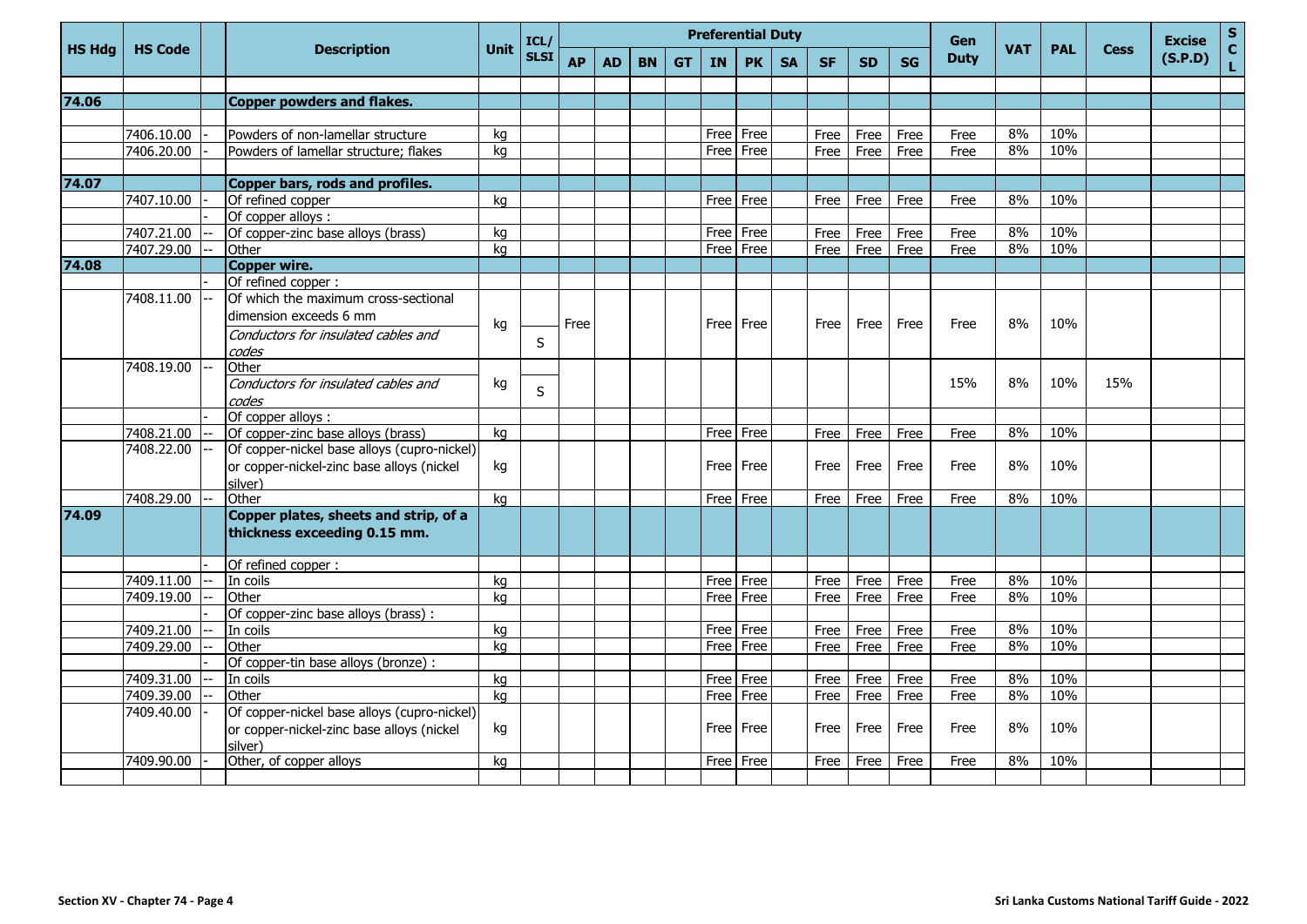|               |                |                                                                                                            |             | ICL/        | <b>Preferential Duty</b> |           |           |           |           |           |           |           | Gen       |           |             |            | <b>Excise</b> | S           |         |                   |
|---------------|----------------|------------------------------------------------------------------------------------------------------------|-------------|-------------|--------------------------|-----------|-----------|-----------|-----------|-----------|-----------|-----------|-----------|-----------|-------------|------------|---------------|-------------|---------|-------------------|
| <b>HS Hdg</b> | <b>HS Code</b> | <b>Description</b>                                                                                         | <b>Unit</b> | <b>SLSI</b> | <b>AP</b>                | <b>AD</b> | <b>BN</b> | <b>GT</b> | <b>IN</b> | <b>PK</b> | <b>SA</b> | <b>SF</b> | <b>SD</b> | <b>SG</b> | <b>Duty</b> | <b>VAT</b> | <b>PAL</b>    | <b>Cess</b> | (S.P.D) | $\mathbf c$<br>L. |
| 74.10         |                | Copper foil (whether or not printed<br>or backed with paper, paperboard,                                   |             |             |                          |           |           |           |           |           |           |           |           |           |             |            |               |             |         |                   |
|               |                | plastics or similar backing materials)<br>of a thickness (excluding any<br>backing) not exceeding 0.15 mm. |             |             |                          |           |           |           |           |           |           |           |           |           |             |            |               |             |         |                   |
|               |                | Not backed:                                                                                                |             |             |                          |           |           |           |           |           |           |           |           |           |             |            |               |             |         |                   |
|               | 7410.11.00     | Of refined copper                                                                                          | kg          |             |                          |           |           |           |           | Free Free |           | Free      | Free      | Free      | Free        | 8%         | 10%           |             |         |                   |
|               | 7410.12.00     | Of copper alloys                                                                                           | kg          |             |                          |           |           |           | Free      | Free      |           | Free      | Free      | Free      | Free        | 8%         | 10%           |             |         |                   |
|               |                | Backed:                                                                                                    |             |             |                          |           |           |           |           |           |           |           |           |           |             |            |               |             |         |                   |
|               | 7410.21.00     | Of refined copper                                                                                          | kg          |             |                          |           |           |           | Free      | Free      |           | Free      | Free      | Free      | Free        | 8%         | Ex            |             |         |                   |
|               | 7410.22.00     | Of copper alloys                                                                                           | kg          |             |                          |           |           |           |           | Free Free |           | Free      | Free      | Free      | Free        | 8%         | Ex            |             |         |                   |
|               |                |                                                                                                            |             |             |                          |           |           |           |           |           |           |           |           |           |             |            |               |             |         |                   |
| 74.11         |                | Copper tubes and pipes.                                                                                    |             |             |                          |           |           |           |           |           |           |           |           |           |             |            |               |             |         |                   |
|               |                |                                                                                                            |             |             |                          |           |           |           |           |           |           |           |           |           |             |            |               |             |         |                   |
|               | 7411.10.00     | Of refined copper                                                                                          | kg          |             |                          |           |           |           |           | Free Free |           | Free      | Free      | Free      | Free        | 8%         | $5\%$         |             |         |                   |
|               |                | Of copper alloys :                                                                                         |             |             |                          |           |           |           |           |           |           |           |           |           |             |            |               |             |         |                   |
|               | 7411.21.00     | Of copper-zinc base alloys (brass)                                                                         | kq          |             |                          |           |           |           |           | Free Free |           | Free      | Free      | Free      | Free        | 8%         | 10%           |             |         |                   |
|               | 7411.22.00     | Of copper-nickel base alloys (cupro-nickel)<br>or copper-nickel-zinc base alloys (nickel<br>silver)        | kg          |             |                          |           |           |           |           | Free Free |           | Free      | Free      | Free      | Free        | 8%         | Ex            |             |         |                   |
|               | 7411.29.00     | Other                                                                                                      | kg          |             |                          |           |           |           |           | Free Free |           | Free      | Free      | Free      | Free        | 8%         | 10%           |             |         |                   |
|               |                |                                                                                                            |             |             |                          |           |           |           |           |           |           |           |           |           |             |            |               |             |         |                   |
| 74.12         |                | Copper tube or pipe fittings (for<br>example, couplings, elbows,<br>sleeves).                              |             |             |                          |           |           |           |           |           |           |           |           |           |             |            |               |             |         |                   |
|               |                |                                                                                                            |             |             |                          |           |           |           |           |           |           |           |           |           |             |            |               |             |         |                   |
|               | 7412.10.00     | Of refined copper                                                                                          | kq          |             |                          |           |           |           |           | Free Free |           | Free      | Free      | Free      | Free        | 8%         | 10%           |             |         |                   |
|               | 7412.20.00     | Of copper alloys                                                                                           | kq          |             |                          |           |           |           | Free      | Free      |           | Free      | Free      | Free      | Free        | 8%         | 10%           |             |         |                   |
|               |                |                                                                                                            |             |             |                          |           |           |           |           |           |           |           |           |           |             |            |               |             |         |                   |
| 74.13         | 7413.00.00     | Stranded wire, cables, plaited bands<br>and the like, of copper, not<br>electrically insulated.            | kg          |             |                          |           |           |           |           |           |           |           |           |           | 15%         | Con        | 10%           | 15%         |         |                   |
|               |                |                                                                                                            |             |             |                          |           |           |           |           |           |           |           |           |           |             |            |               |             |         |                   |
| [74.14]       |                |                                                                                                            |             |             |                          |           |           |           |           |           |           |           |           |           |             |            |               |             |         |                   |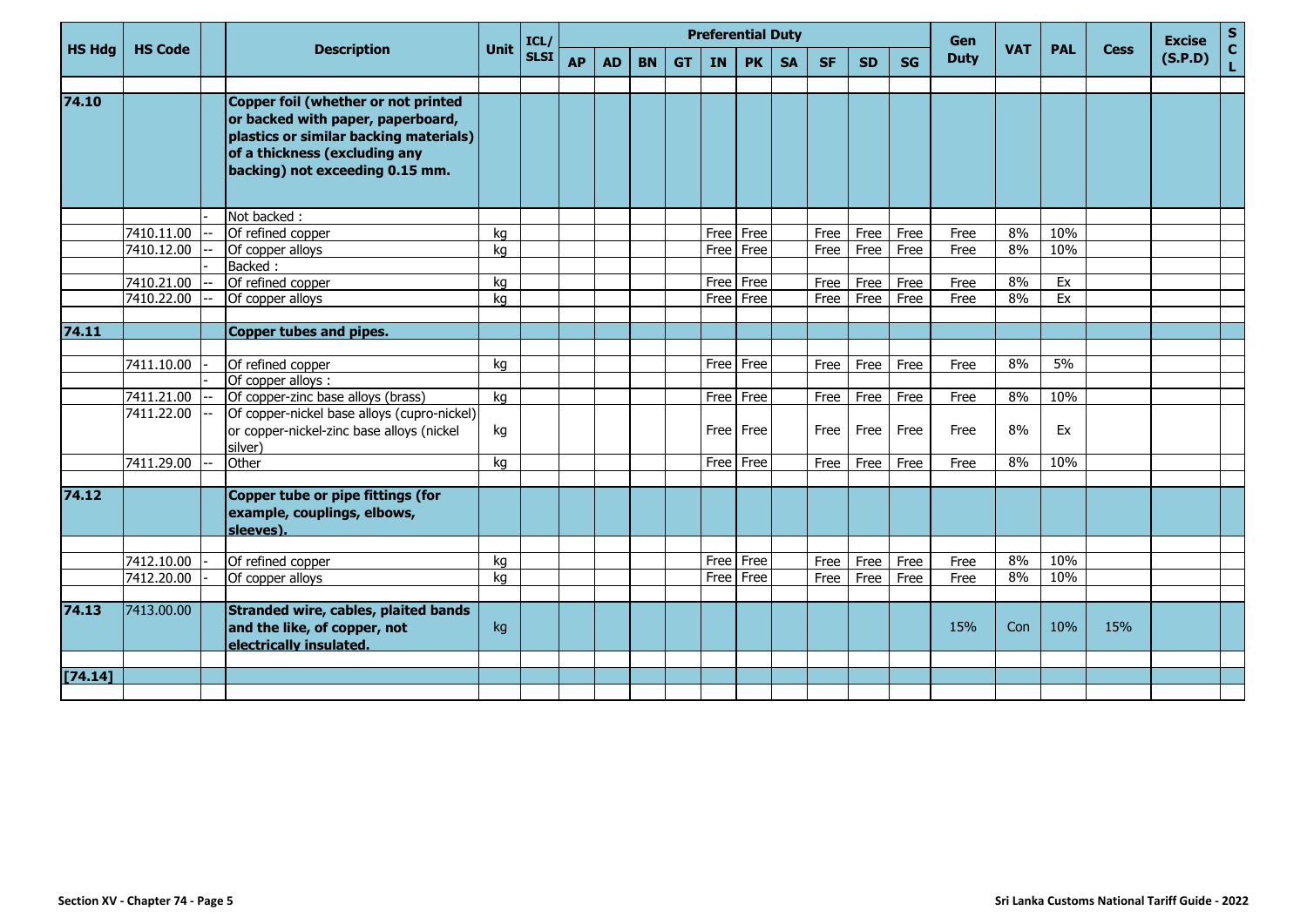|               |                |      |                                                                                                                                                                                                                                                                                                                   |             | ICL/        | <b>Preferential Duty</b> |           |           |           |    |           |           |           |           |           |                                  |            |            | <b>Cess</b>                    | <b>Excise</b> | $\frac{s}{c}$ |
|---------------|----------------|------|-------------------------------------------------------------------------------------------------------------------------------------------------------------------------------------------------------------------------------------------------------------------------------------------------------------------|-------------|-------------|--------------------------|-----------|-----------|-----------|----|-----------|-----------|-----------|-----------|-----------|----------------------------------|------------|------------|--------------------------------|---------------|---------------|
| <b>HS Hdg</b> | <b>HS Code</b> |      | <b>Description</b>                                                                                                                                                                                                                                                                                                | <b>Unit</b> | <b>SLSI</b> | <b>AP</b>                | <b>AD</b> | <b>BN</b> | <b>GT</b> | IN | <b>PK</b> | <b>SA</b> | <b>SF</b> | <b>SD</b> | <b>SG</b> | <b>Duty</b>                      | <b>VAT</b> | <b>PAL</b> |                                | (S.P.D)       | L.            |
| 74.15         |                |      | Nails, tacks, drawing pins, staples<br>(other than those of heading 83.05)<br>and similar articles, of copper or of<br>iron or steel with heads of copper;<br>screws, bolts, nuts, screw hooks,<br>rivets, cotters, cotter-pins, washers<br>(including spring washers) and<br>similar articles, of copper $(+)$ . |             |             |                          |           |           |           |    |           |           |           |           |           |                                  |            |            |                                |               |               |
|               | 7415.10.00     |      | Nails and tacks, drawing pins, staples and<br>similar articles                                                                                                                                                                                                                                                    | kg          |             |                          |           |           |           |    |           |           |           |           |           | 15% or<br>$Rs.165/=$<br>per kg   | 8%         | 10%        | 15% or<br>$Rs.165/=$<br>per kg |               |               |
|               |                |      | Other articles, not threaded :                                                                                                                                                                                                                                                                                    |             |             |                          |           |           |           |    |           |           |           |           |           |                                  |            |            |                                |               |               |
|               | 7415.21.00     |      | Washers (including spring washers)                                                                                                                                                                                                                                                                                | kg          |             |                          |           |           |           |    |           |           |           |           |           | 15% pr<br>$Rs.154/=$<br>per kg   | 8%         | 10%        |                                |               |               |
|               | 7415.29.00     |      | Other                                                                                                                                                                                                                                                                                                             | kg          |             |                          |           |           |           |    |           |           |           |           |           | $15%$ pr<br>$Rs.154/=$<br>per kg | 8%         | 10%        |                                |               |               |
|               |                |      | Other threaded articles :                                                                                                                                                                                                                                                                                         |             |             |                          |           |           |           |    |           |           |           |           |           |                                  |            |            |                                |               |               |
|               | 7415.33.00     |      | Screws; bolts and nuts:                                                                                                                                                                                                                                                                                           |             |             |                          |           |           |           |    |           |           |           |           |           |                                  |            |            |                                |               |               |
|               | 7415.33.10     | $-$  | Screws for wood                                                                                                                                                                                                                                                                                                   | kg          |             |                          |           |           |           |    |           |           |           |           |           | 15% or<br>$Rs.165/=$<br>per kg   | 8%         | 10%        | 15% or<br>$Rs.165/=$<br>per kg |               |               |
|               | 7415.33.90     | $-1$ | Other                                                                                                                                                                                                                                                                                                             | kg          |             |                          |           |           |           |    |           |           |           |           |           | 15% pr<br>$Rs.154/=$<br>per kg   | 8%         | 10%        |                                |               |               |
|               | 7415.39.00     |      | Other                                                                                                                                                                                                                                                                                                             | kg          |             |                          |           |           |           |    |           |           |           |           |           | 15% pr<br>$Rs.154/=$<br>per kg   | 8%         | 10%        |                                |               |               |
|               |                |      |                                                                                                                                                                                                                                                                                                                   |             |             |                          |           |           |           |    |           |           |           |           |           |                                  |            |            |                                |               |               |
| [74.16]       |                |      |                                                                                                                                                                                                                                                                                                                   |             |             |                          |           |           |           |    |           |           |           |           |           |                                  |            |            |                                |               |               |
| $[74.17]$     |                |      |                                                                                                                                                                                                                                                                                                                   |             |             |                          |           |           |           |    |           |           |           |           |           |                                  |            |            |                                |               |               |
|               |                |      |                                                                                                                                                                                                                                                                                                                   |             |             |                          |           |           |           |    |           |           |           |           |           |                                  |            |            |                                |               |               |